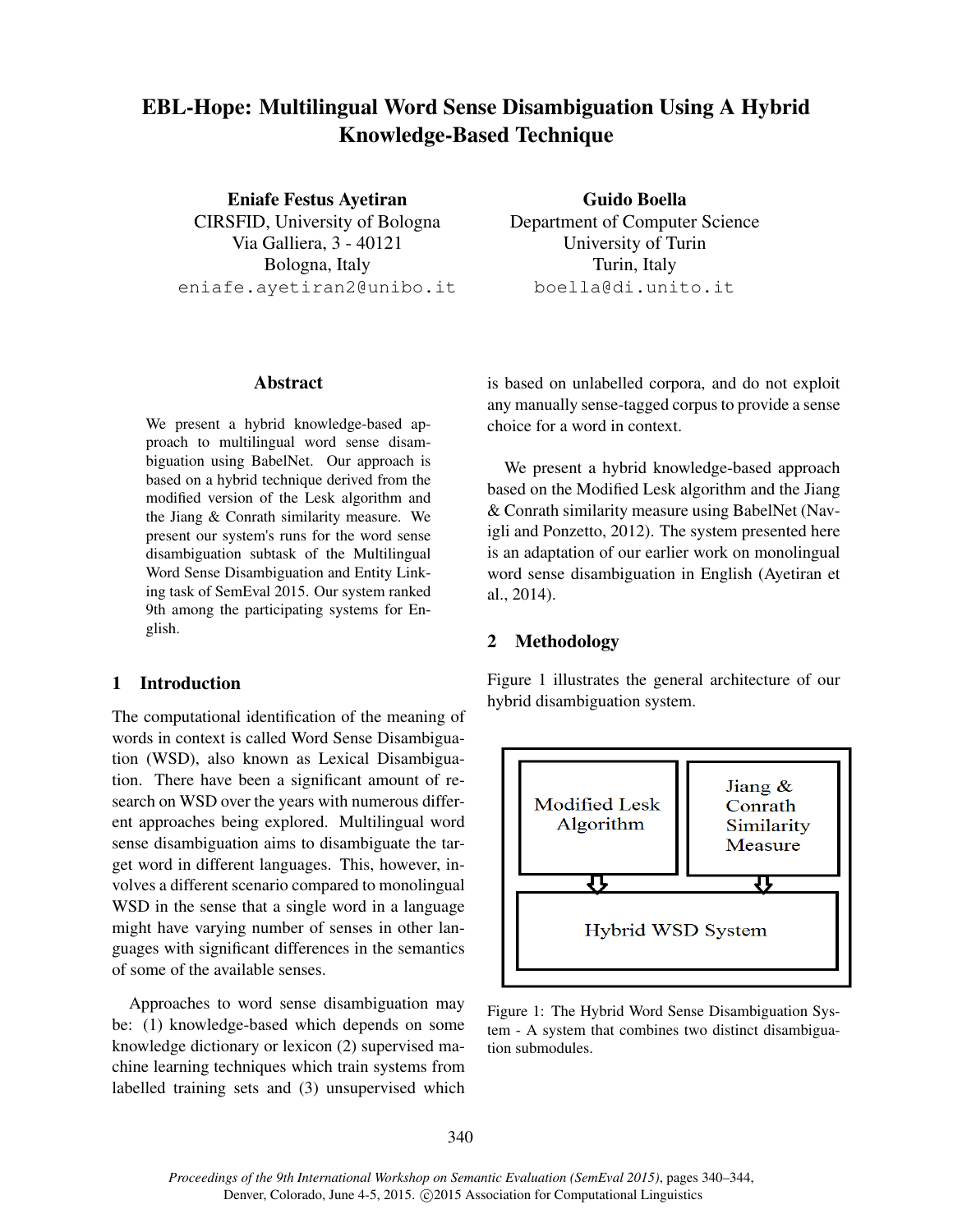#### 2.1 The Lesk Algorithm

Micheal Lesk (1986) invented this approach named gloss overlap or the Lesk algorithm. It is one of the first algorithms developed for the semantic disambiguation of all words in unrestricted texts. The only resource required by the algorithm is a set of dictionary entries, one for each possible word sense, and knowledge about the immediate context where the sense disambiguation is performed. The idea behind the Lesk algorithm represents the seed for today's corpus-based algorithms. Almost every supervised WSD system relies one way or the other on some form of contextual overlap, with the overlap being typically measured between the context of an ambiguous word and contexts specific to various meanings of that word, as learned from previously annotated data.

The main idea behind the original definition of the algorithm is to disambiguate words by finding the overlap among their sense definitions. Namely, given two words,  $W_1$  and  $W_2$ , each with  $NW_1$  and  $NW<sub>2</sub>$  senses defined in a dictionary, for each possible sense pair  $W_{1_i}$  and  $W_{2_j}$ ,  $i = 1, \dots, NW_1$ ,  $j = 1, \ldots, NW_2$ , we first determine the overlap of the corresponding definitions by counting the number of words they have in common. Next, the sense pair with the maximum overlap is selected, and therefore the sense is assigned to each word in the text as the appropriate sense. Several variations of the algorithm have been proposed after the initial work of Lesk. Ours follow the work of Banerjee and Pedersen (2002) who adapted the algorithm using WordNet (Miller, 1990) and the semantic relations in it.

#### 2.2 Jiang & Conrath Similarity Measure

Jiang & Conrath similarity (Jiang & Conrath, 1997) is a similarity metric derived from corpus statistics and the WordNet lexical taxonomy. The method makes use of information content (IC) scores derived from corpus statistics (Reisnik 1995) to weight edges in the taxonomy. Edge weights are set to the difference in IC of the concepts represented by the two connected notes.

For this algorithm, Reisnik (1995)'s IC measure is augmented with the notion of path length between concepts. This approach includes the information content of the concepts themselves along with the information content of their lowest common subsumer. A lowest common subsumer is a concept in a lexical taxonomy which has the shortest distance from the two concepts compared. They argue that the strength of a child link is proportional to the conditional probability of encountering an instance of the child sense  $s_i$  given an instance of its parent sense. The resulting formula can be expressed in Equation (1) below:

$$
Dist(w_1, w_2) = IC(s_1) + IC(s_2)
$$
  

$$
-2 \times IC(Lsuper(s_1, s_2))
$$
 (1)

Where  $s_1$  and  $s_2$  are the first and second senses respectively and LSuper (lowest common subsumer) is the lowest super-ordinate of s1 and s2. IC is the information content given by equation (2):

$$
IC(c) = \log^{-1} P(s) \tag{2}
$$

P(s) is the probability of encountering an instance of sense s.

## 3 The Hybrid WSD System

For monosemous words, the sense is returned as disambiguated based on the part of speech. For polysemous words, we followed the Adapted Lesk approach of Banerjee and Pederson (2002) but instead of a limited window size used by Banerjee and Pederson, we used all context words as the window size.

Most prior work has not made use of the antonymy relation for WSD. But according to Ji (2010), if two context words are antonyms and belong to the same semantic cluster, they tend to represent the alternative attributes for the target word. Furthermore, if two words are antonymous, the gloss and examples of the opposing senses often contain many words that are mutually useful for disambiguating both the original sense and its opposite. Therefore, we added the glosses of antonyms in addition to hypernyms, hyponyms, meronyms etc. used by Banerjee and Pedersen (2002). Also, for verbs we have added the glosses of entailment and causes relations of each word sense to their vectors. For adjectives and adverbs, we added the morphologically related nouns to the vectors of each word sense in computing the similarity score.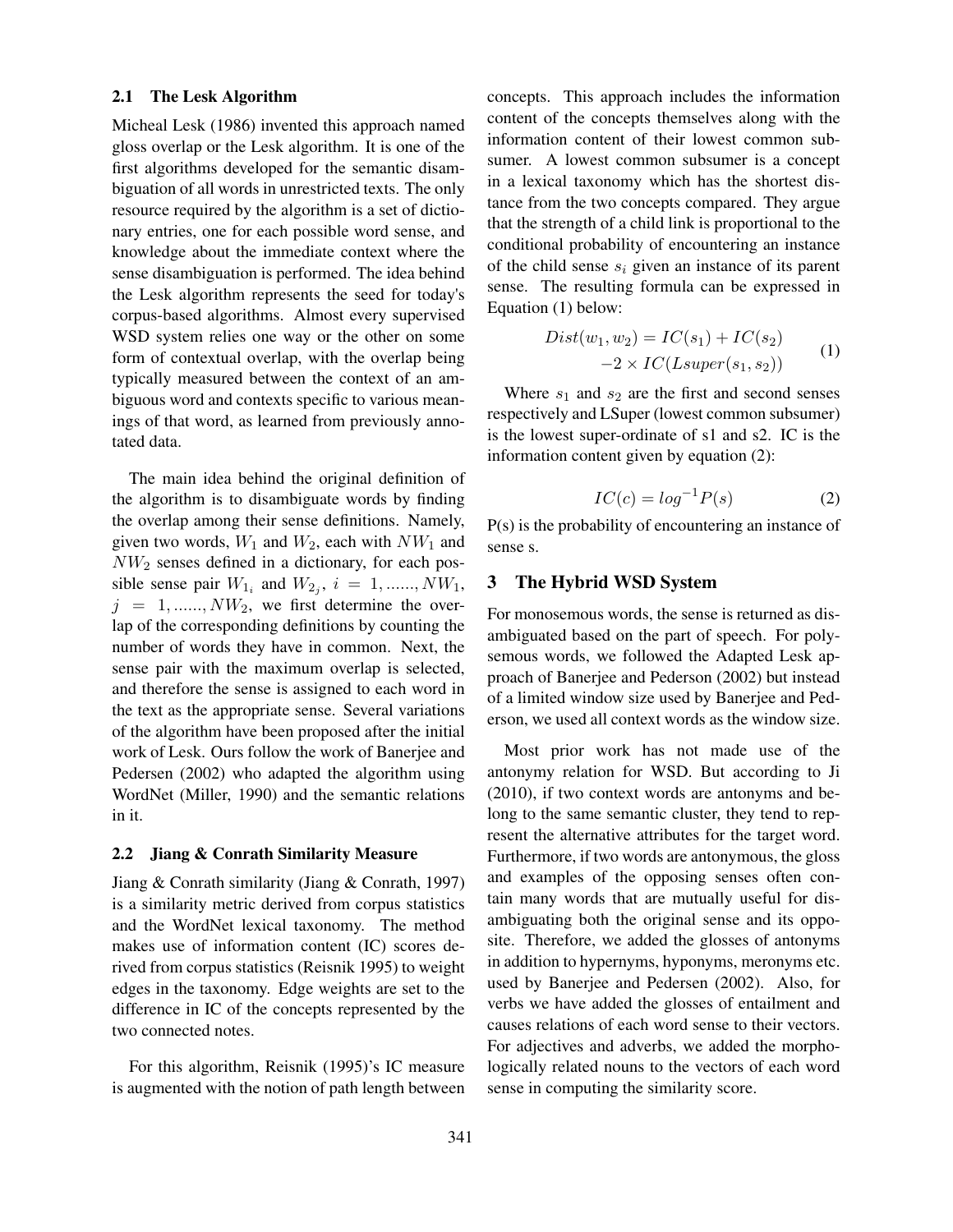The similarity score for the Modified Lesk algorithm is computed using the Cosine similarity. The vectors are composed using the glosses of the word senses, that of their hypernyms, hyponyms, and antonyms. We then compute the cosine of the angle between the two vectors. This metric is a measurement of orientation and not magnitude. The magnitude of the score for each word is normalized by the magnitude of the scores for all words within the vector. The resulting normalized scores reflect the degree the sense is characterized by each of the component words.

Cosine similarity can be trivially computed as the dot product of vectors normalized by their Euclidean length:

$$
\vec{a} = (a_1, a_2, a_3, ....a_n) \quad \text{and} \quad \vec{b} = (b_1, b_2, b_3, ....b_n)
$$

Here  $a_n$  and  $b_n$  are the components of vectors containing length normalized TF-IDF scores for either the words in a context window or the words within the glosses associated with a sense being scored. The dot product is then computed as follows:

$$
\vec{a}.\vec{b} = \sum_{i=1}^{n} a_i b_i = a_1 b_1 + a_2 b_2 + \dots + a_n b_n
$$

The dot product is a simple multiplication of each component from the both vectors added together. The geometric definition of the dot product given by equation (3):

$$
\vec{a}.\vec{b} = ||\vec{a}|| \, ||\vec{b}|| \cos \theta \tag{3}
$$

Using the the cummutative property, we have equation  $(4)$ :

$$
\vec{a}.\vec{b} = ||\vec{b}|| ||\vec{a}|| \cos\theta \tag{4}
$$

where  $\|\vec{a}\| \cos\theta$  is the projection of  $\vec{a}$  into  $\vec{b}$  in which solving the dot product equation for  $\cos\theta$  gives the cosine similarity in equation (5):

$$
cos\theta = \frac{\vec{a}.\vec{b}}{\|\vec{a}\| \|\vec{b}\|}
$$
 (5)

where a.b is the dot product and ||a|| and ||b|| are the vector lengths of a and b, respectively.

We disambiguated each target word in a sentence using the Jiang & Conrath similarity measure using all the context words as the window size. We did this by computing Jiang & Conrath similarity score for each candidate senses of the target word and select the sense that has the highest sum total similarity score to all the words in the context window.

For each context word w and candidate word senses  $c_{eval}$ , we compute individual similarity scores using equation (6):

$$
sim(w, c_{eval}) = \max_{c \in sen(w)}[sim(c, c_{eval})]
$$
 (6)

where  $sim(w, c_{eval})$  function computes the maximum similarity score obtained by computing Jiang & Conrath similarity for all the candidate senses in a context word. The aggregate summation of the individual similarity scores is given in equation (7):

$$
\operatorname{argmax}_{c_{eval} \in sen(W)} = \sum_{w \in context(W)} \max_{c \in sen(w)} \left[ \operatorname{sim}(c, c_{eval}) \right]
$$
\n
$$
[sim(c, c_{eval})]
$$
\n(7)

An agreement between the results produced by each of the two algorithms means the word under consideration has been likely correctly disambiguated and the sense on which they agreed is returned as the correct sense. Whenever one module fails to produce any sense that can be applied to a word but the other succeeds, we just return the sense computed by the successful module. Module failures occur when all of the available senses receive a score of 0 according to the module's underlying similarity algorithm (e.g., due to lack of overlapping words for Modified Lesk).

Finally, in a situation where the two modules select different senses, we heuristically resolved the disagreement. Our heuristic first computes the derivationally related forms of all of the words in the context window and adds each of them the vector representation of the word being assessed. Then for the senses produced by the Modified Lesk and Jiang & Conrath algorithms, we obtain the similarity score between the vector representations of the two competing senses and the new expanded context vector. The algorithm returns the sense selected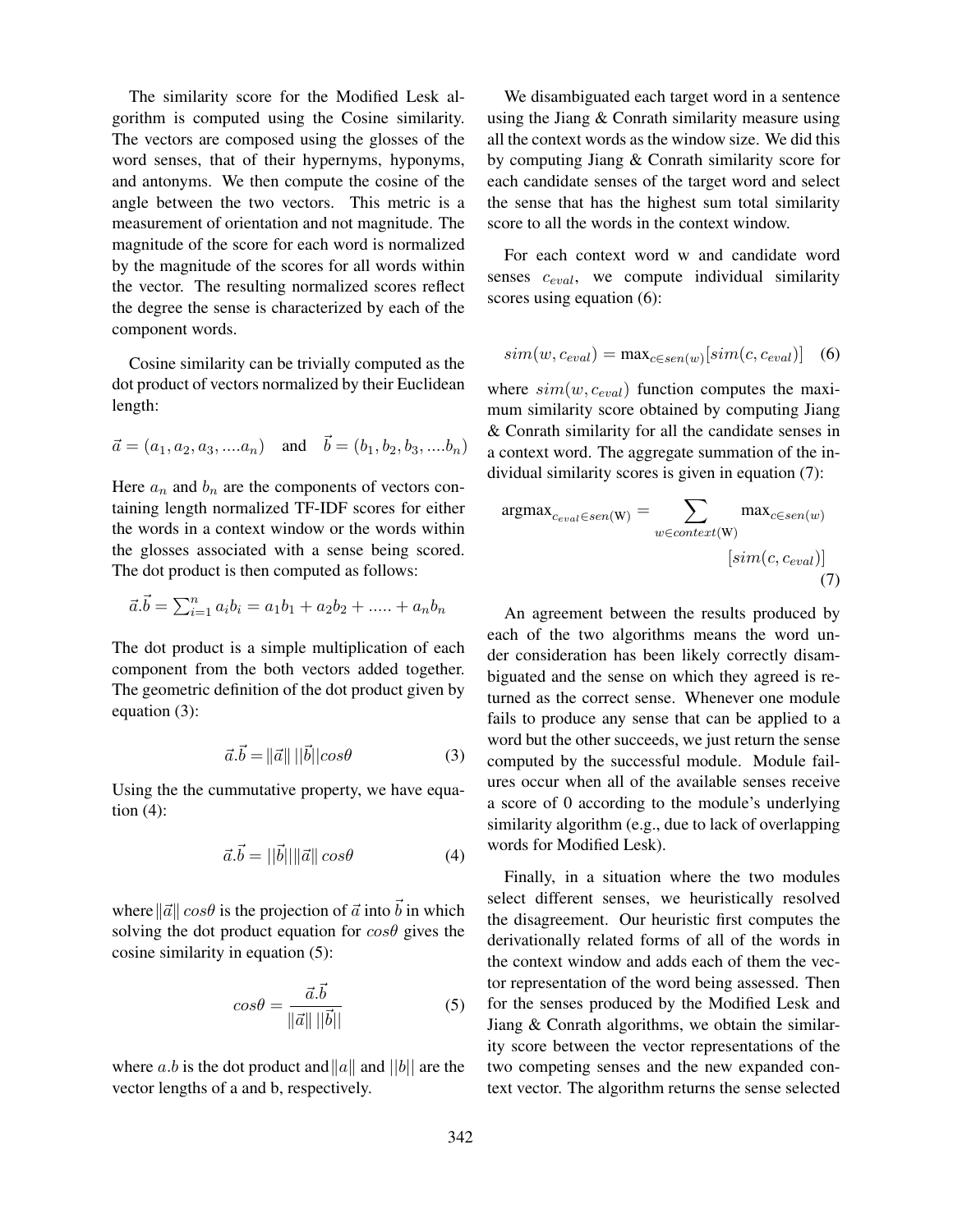by the module whose winning vector is most similar to the augmented context vector.

The intuition behind this notion of validation is that the glosses of a word sense, and that of their semantically related ones in the WordNet lexical taxonomy should share words in common as much as possible with words in context with the target word. Adding the derivationally related forms of the words in the context window increases the chances of overlap when there are mismatches caused by changes in word morphology. When both modules fail to identify a sense, the Most Frequent Sense (MFS) in the Semcor corpus is used as the appropriate sense.

#### 4 Experimental Setting

The SemEval 2015 Multilingual Word Sense Disambiguation and Entity Linking task provides datasets in English, Spanish and Italian. BabelNet (Navigli and Ponzetto, 2012) which provides automatic translation of each word sense in other languages have been employed. To enrich the glosses used by the Modified Lesk algorithm, the glosses provided by BabelNet from Wikipedia in the 3 subtask languages have been used to extend the initial glosses available in WordNet (Miller, 1990).

Furthermore, BabelNet contains some word senses which are not available in WordNet. These senses and their glosses were used directly without any reference to WordNet translation since it does not have any. For English, we disambiguate all the open target words while for Spanish and Italian, we disambiguate all noun target words. Due to some challenges we faced close to our task's evaluation deadline, we were unable to obtain BabelNet 2.5 which is the official resource for the task. Instead, we used BabelNet 1.1.1 from the SemEval 2013 Multilingual Word Sense Disambiguation Task, which we initially used to develop our system but unfortunately contains only noun words for Spanish and Italian and does not include some English words found in the test set.

## 5 Results and Discussion

Table 1 compares the performance of our system with other participating systems on the English subtask. Table 2 shows the result of our system for the

| <b>System</b>   | <b>Precision</b> | Recall | F1   |
|-----------------|------------------|--------|------|
| <b>LIMSI</b>    | 68.7             | 63.1   | 65.8 |
| SUDOKU-Run2     | 62.9             | 60.4   | 61.6 |
| SUDOKU-Run3     | 61.9             | 59.4   | 60.6 |
| vua-background  | 67.5             | 51.4   | 58.4 |
| SUDOKU-Run1     | 60.1             | 52.1   | 55.8 |
| WSD-games-Run2  | 58.8             | 50.0   | 54.0 |
| WSD-games-Run1  | 57.4             | 48.8   | 52.8 |
| WSD-games Run3  | 53.5             | 45.4   | 49.1 |
| <b>EBL-Hope</b> | 48.4             | 44.4   | 46.3 |
| TeamUFAL        | 40.4             | 36.5   | 38.3 |

Table 1: Performance of All Participating Systems for English Subtask. Our *EBL-Hope* System ranked 9th out of the submitted systems.

Spanish and Italian subtask where we submitted a run for only nouns and named enitities.

| <b>Subtask</b> | <b>Precision</b> | Recall | F1   |
|----------------|------------------|--------|------|
| Spanish        | 52.5             | 44.6   | 48.2 |
| Italian        | 43.1             | 35.3   | 38.8 |

Table 2: *EBL-Hope's* hybrid system performance on the Spanish and Italian subtasks.

Our system performs noticeably better in Spanish than Italian. Further analysis shows that the weakest area of our system for the English subtask are the verbs, which achieve 35.8 F1 score. We achieve high scores on named-entities with an F1 scores of 80.2 in English, 48.5 in Italian and the highest F1 score across all participating systems on Spanish with 70.8.

Table 3 and Table 4 give the performance obtained when using the Modified Lesk and Jiang & Conrath modules independently. Our hybrid system outperforms the individual component modules on both English and Spanish. On Italian, the Hybrid system performs comparably to Jiang & Conrath, which is the best individual module.

| <b>Subtask</b> | Precision | Recall | F1   |
|----------------|-----------|--------|------|
| English        | 43.6      | 41.3   | 42.4 |
| Spanish        | 48.1      | 41.2   | 44.3 |
| Italian        | 46.3      | 33.5   | 38.9 |

Table 4: Performance of the Jiang & Conrath module in isolation on the 3 subtasks.